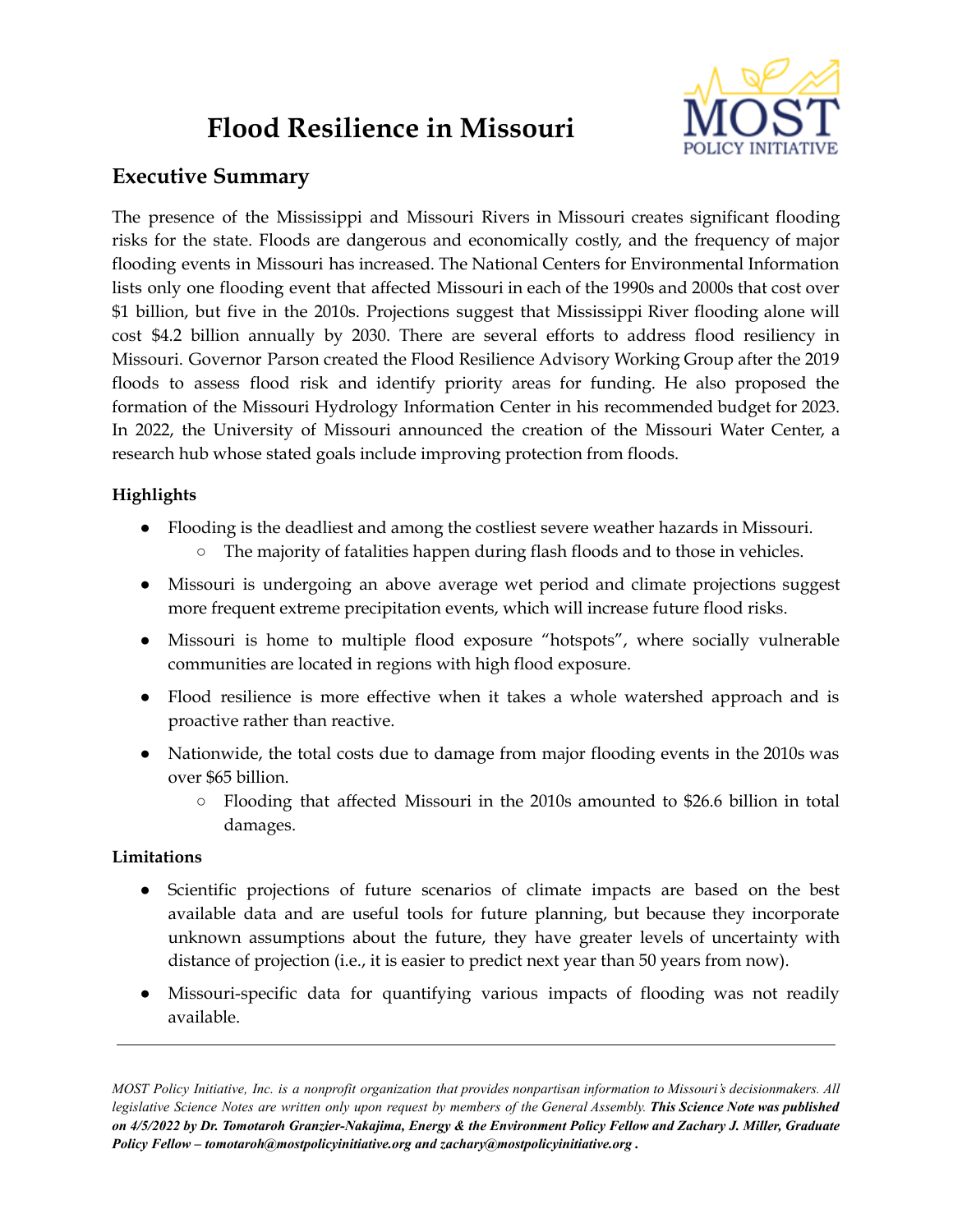## **Research Background**

#### **Flood Risk in Missouri**

#### Flooding History in Missouri

The Mississippi and Missouri Rivers are prone to flooding, creating significant risk to Missouri. The National Weather Service (NWS) lists significant flooding events in Missouri since 1977.<sup>1</sup> From 1977 to 2011, there have been significant flooding events about every 5 to 10 years. In the 2010s, there have been five flooding events that affected Missouri with damages that cost over \$1 billion nationally. However it is not clear what criteria NWS is using to classify a "significant" flooding event. Up-to-date comprehensive lists of all flood events categorized by geographic location are currently not publicly available.

#### Future Flood Risk

Missouri's climate has been marked with periods of both wetness and dryness over the last 125 years. However, precipitation patterns are changing, and Missouri is currently experiencing unprecedented wet conditions. <sup>2</sup> The state has seen both higher levels of annual rainfall and more frequent extreme precipitation events over the last 25 years (**Figure 1**). Climate projections suggest that humid and semi-humid regions like Missouri will face more frequent extreme rainfall events, resulting in greater flood risk. <sup>3</sup> Flood risk varies by geography, and is highest in areas with land that has 1% or greater chance of annual flooding (**Figure 2**).

**Figure 1.** (top) The number of heavy precipitation events in Missouri over 120 years. The dots show annual values, bars show averages over 5-year periods, and the horizontal black line shows the average for the entire period. **Figure 2.** (bottom) The percentage of the land in Missouri counties that have a 1% or higher annual chance of flooding. The greater the percentage (the darker the red), the higher the risk of flooding. 5

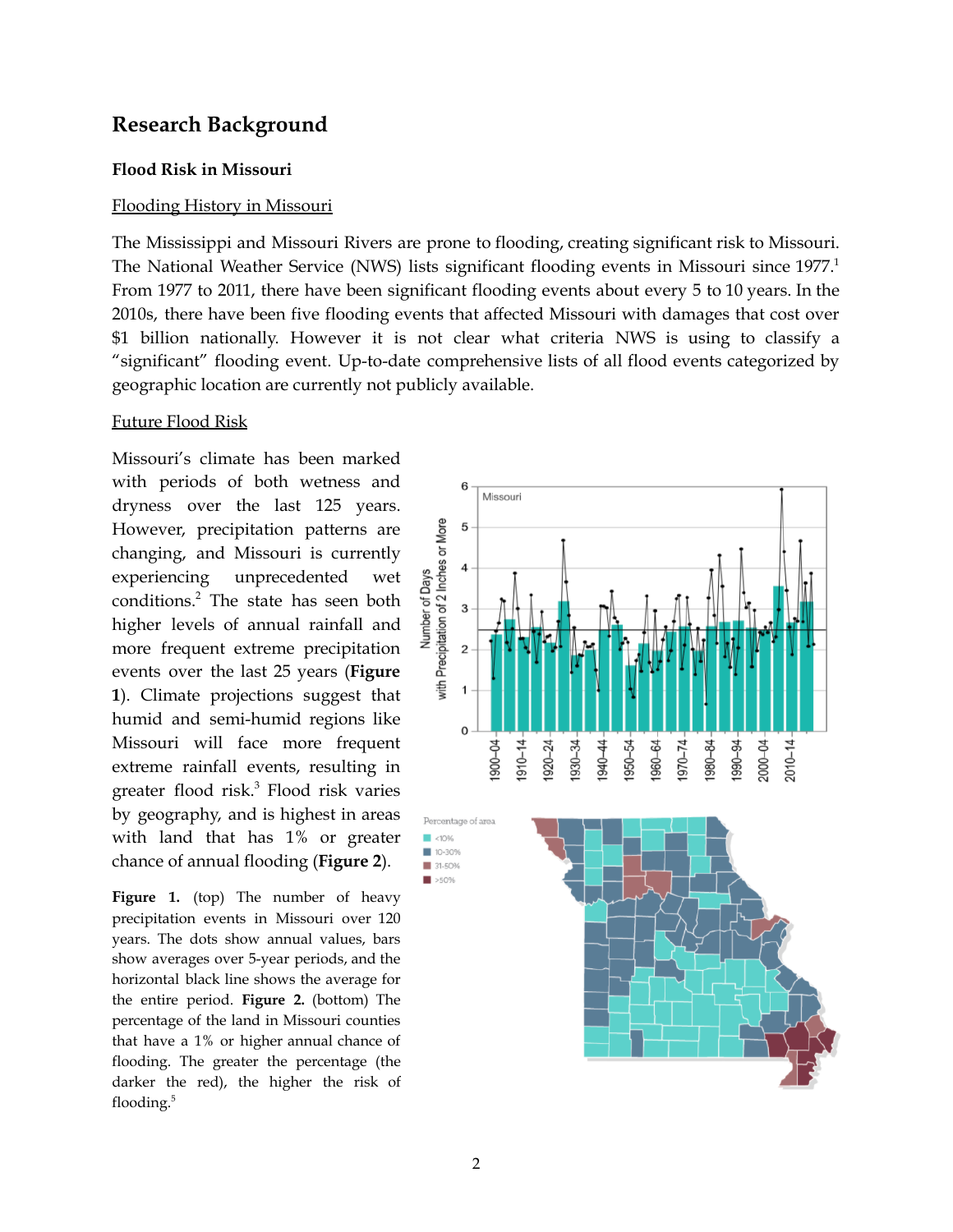#### **Impacts of Flooding**

#### Economic Impact of Flooding

Levees are used to protect the land around a river from flooding. In the U.S., levees protect more than \$2.3 trillion in assets. <sup>5</sup> Despite this, the American Society of Civil Engineers gave levees nationwide a "D" grade in its 2021 report card, indicating the need for maintenance and repairs. In Missouri levees surround the Mississippi and Missouri Rivers.

Flooding events in the Midwest can be expensive, even when compared to other natural disasters in the nation.<sup>7</sup> In 2019 there were 14 weather and climate disasters that individually cost over \$1 billion. The total damage of these events cost \$45 billion. The flooding of the Mississippi, Missouri, and Arkansas river in the same year cost \$20 billion, almost half of the cost of all the billion dollar weather and climate disasters. Nationwide, the total damage done by major flooding events in the 2010s was over \$65 billion. <sup>8</sup> Billion dollar floods that affected Missouri in the 2010s caused \$26.6 billion in total damages, though this does not mean that all the costs were incurred by Missouri alone.

Observations of expensive flooding events may indicate that they are becoming more frequent, but definitive conclusions cannot be made until more rigorous analysis is performed. The U.S. has experienced more than five times the amount of billion dollar floods in the 2010s (18) when compared to the 2000s (3), even after adjusting for inflation. <sup>8</sup> Missouri has been affected by seven billion dollar flooding events since 1980. In the 1990s and 2000s there was only one event in each decade while in the 2010s there were five such events. Nationwide, since 2000, flooding has caused an average of \$8 billion annually in damages.<sup>9</sup> This includes damage to agriculture, including crop loss, contamination, equipment loss, and soil erosion. <sup>10</sup> By 2030, damage costs from the Mississippi river alone are expected to reach \$4.2 billion annually.<sup>11</sup>

#### Social Impacts of Flooding

Across the U.S., socially vulnerable demographics are often located in areas with higher flood exposure. Approximately 19 million people live in these "hotspots", where flood exposure and high percentages of disadvantaged populations converge. St. Louis, MO was identified as a hotspot, as well as many rural communities throughout the state.<sup>12</sup> Flooding is also the deadliest type of severe weather event in Missouri.<sup>13</sup> The majority of these deaths happen during flash floods, in contrast to floods that happen over days or weeks. Additionally, over half of all flooding deaths have occurred to people in vehicles. There were 50 deaths due to flooding from 2015 to 2019 in Missouri, and 40 of them involved people who were in a vehicle.

#### **Flood Resilience Response Measures**

Flood resilience responses are more effective when they take into account the whole watershed, and incorporate programs and policies for agriculture, land-use, and urban stormwater runoff.<sup>14</sup> Nature-based solutions that aim to slow runoff and keep water on site are critical to mitigating the severity of future flooding.<sup>15</sup> In large-scale land-use, the implementation of terraces and retention ponds on slopes along with habitat restoration can reduce the flow rate of runoff.<sup>16</sup> On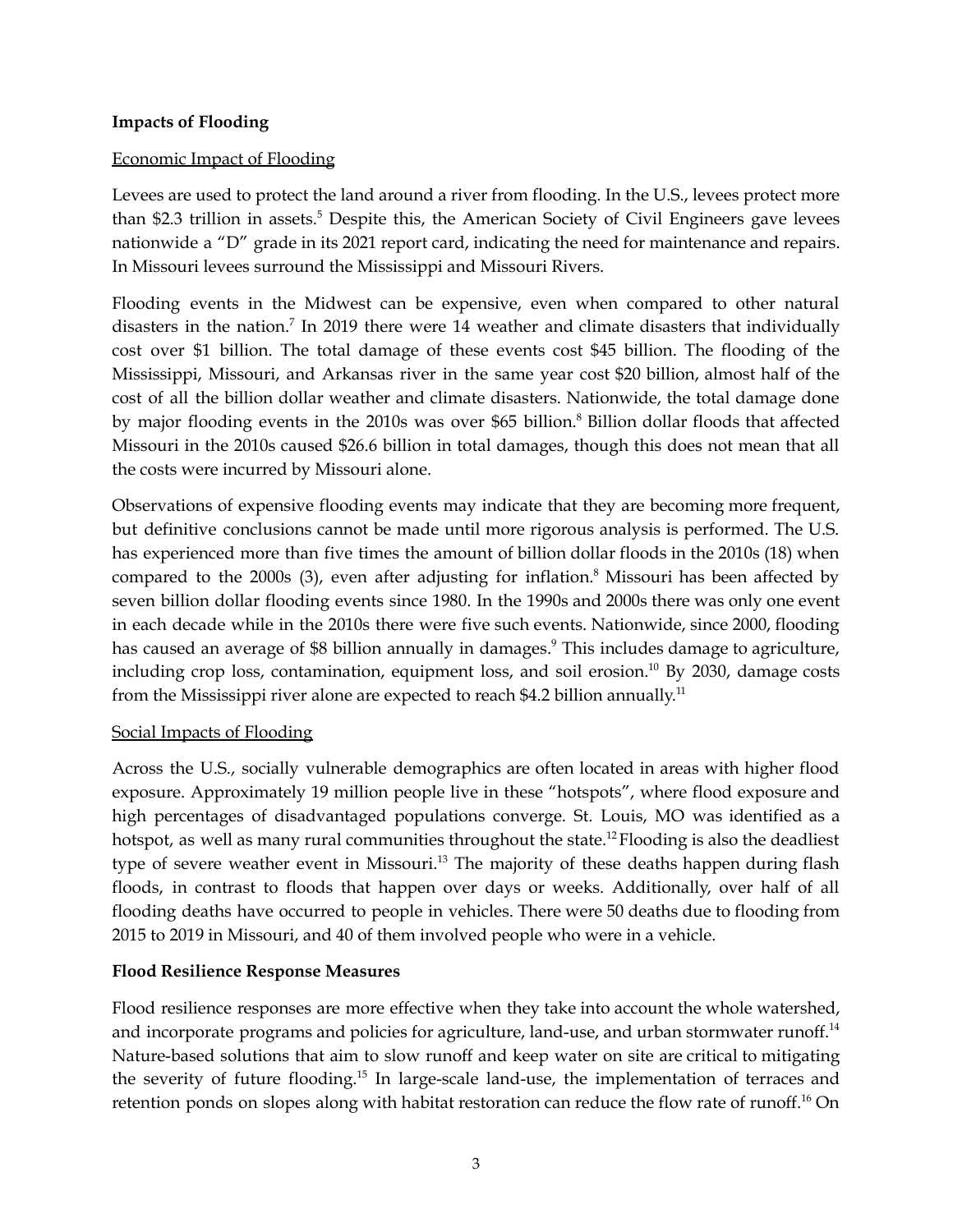agricultural lands, incorporating practices like vegetated strips along waterways, perennial crops, cover crops, and no-till farming increases the absorptive capacity of the soil and reduces flood risk. In urban areas, the incorporation of permeable building materials and green spaces (e.g., rain gardens, tree planting, parks) helps to keep water on site, mimicking natural hydrological cycles.<sup>17</sup>

### Missouri

In Missouri, Governor Mike Parson created the Flood [Resilience](https://dnr.mo.gov/about-us/forums-stakeholder-groups/flood-recovery-advisory-working-group) Advisory Working Group to assess flood risk and identify priority areas for funding after the 2019 flood of the Missouri River. In 2020, governors of Missouri, Iowa, Nebraska, and Kansas convened to establish a [Memorandum](https://dnr.mo.gov/document-search/pas-memorandum-agreement-between-states-iowa-kansas-missouri-and-nebraska-cooperation-flood-recovery-and-future-flood-control-lower-missouri-river-basin) of Agreement between the four states to cooperate on flood recovery and flood control in the Lower Missouri River Basin. Governor Parson then proposed the formation of the Missouri Hydrology [Information](https://dnr.mo.gov/water/hows-water/mo-hydrology-information-center-mohic) Center. If approved, the center will be housed within the Missouri Department of Natural Resources and aims to improve monitoring, mapping, and communication. SB [984](https://www.senate.mo.gov/22info/BTS_Web/Bill.aspx?SessionType=R&BillID=71868930) and HB [2617](https://house.mo.gov/Bill.aspx?bill=HB2617&year=2022&code=R) in the 2022 legislative session would create the Flood Resiliency Act. The act would create a fund which may be used to fund flood resiliency projects. The state may also participate in the development, construction, or renovation of a flood resiliency project as long as it has been approved by the director of the Department of Natural Resources. The state may also initiate a flood resiliency project on its own.

While the state is the key actor in planning for flood resilience, other stakeholders play important roles as well. In Missouri, non-profit organizations and academic institutions have contributed to decision-making and flood planning. In 2022, the University of Missouri announced the creation of the [Missouri](https://water.missouri.edu/) Water Center, a research hub whose stated goals include improving protection from floods. In another example, state and federal public and private sectors partnered in Atchison County, MO to move a levee back to allow the Missouri River to have more room after damages incurred from the 2019 flood.<sup>18</sup> The project was led by the Atchison County Levee District with help from the U.S. Army Corps of Engineers, The Nature Conservancy, and several state agencies. Levee setbacks provide more space for flood waters, thereby reducing river flow rates and erosion and lessening potential for economic impacts from damaged infrastructure.

#### Other States' Flood Responses

In 2022, researchers from the Urban Institute developed a [report](https://www.urban.org/research/publication/state-flood-resilience-and-adaptation-planning-challenges-and-opportunities) reviewing flood resilience plans for different states in the U.S. In Iowa, the primary flood related plan is the State [Hazard](https://homelandsecurity.iowa.gov/disasters/hazard-mitigation/) [Mitigation](https://homelandsecurity.iowa.gov/disasters/hazard-mitigation/) Plan. The state also has other groups focused on flood control. The Iowa [Flood](https://iowafloodcenter.org/) [Center](https://iowafloodcenter.org/) (IFC) is a research and information hub at the University of Iowa that provides flood maps and water monitoring services for the state. Iowa was awarded \$97 million in a [National](https://www.hud.gov/program_offices/economic_development/resilience/competition) Disaster Resilience [Competition](https://www.hud.gov/program_offices/economic_development/resilience/competition) for the development of the Iowa [Watershed](https://iowawatershedapproach.org/#:~:text=The%20Iowa%20Watershed%20Approach%20(IWA,its%20natural%20resilience%20to%20floods.) Approach (IWA), which partners a variety of public and private actors to implement flood control projects. The Iowa General Assembly also created the Flood [Mitigation](https://homelandsecurity.iowa.gov/flood-mitigation-board/) Board, composed of experts from state agencies, the public, and ex-officio legislators, to oversee the disbursement of funds to aid flood related redevelopment. Funds for flood mitigation in Iowa derive from sales tax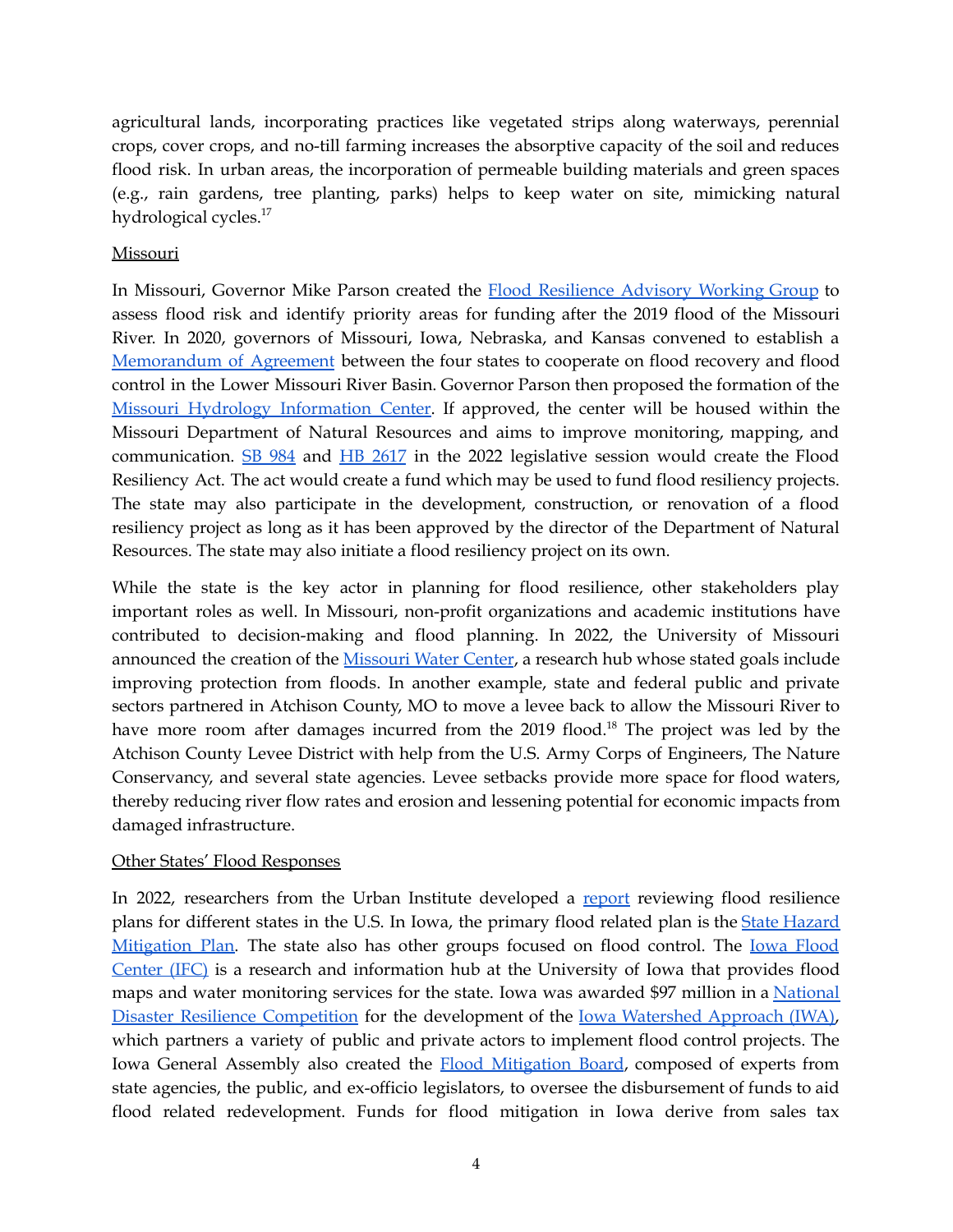increments or appropriations from the General Assembly. Overall, Iowa has limited state-level flood planning but substantive flood mitigation efforts, and much of the onus for flood preparedness is placed on non-state actors like IFC and IWA.

States vary widely in their flood risk as well as state-level flood response and planning measures. Some of the state-level responses to flood risk include (1) Florida's SB [1954](https://www.flsenate.gov/Session/Bill/2021/1954/), the "Always Ready" law that calls for regular flood risk assessments and updated flood plans, and administers \$100 million/year to flood resilience projects; (2) North Carolina's [Executive](https://governor.nc.gov/documents/executive-order-no-80-north-carolinas-commitment-address-climate-change-and-transition) Order [80](https://governor.nc.gov/documents/executive-order-no-80-north-carolinas-commitment-address-climate-change-and-transition) which calls for the creation of a climate risk assessment and resilience plan including a "flood resiliency blueprint", and appropriates \$800 million over 2022–2023 to disaster recovery, planning, and prevention; and (3) Washington's state legislature approved the Flood [Control](https://ecology.wa.gov/About-us/Payments-contracts-grants/Grants-loans/Find-a-grant-or-loan/Flood-control-assistance#:~:text=The%20Washington%20Legislature%20established%20the,biennium%20by%20the%20state%20Legislature.) [Assistance](https://ecology.wa.gov/About-us/Payments-contracts-grants/Grants-loans/Find-a-grant-or-loan/Flood-control-assistance#:~:text=The%20Washington%20Legislature%20established%20the,biennium%20by%20the%20state%20Legislature.) Account Program and the Healthy [Environment](https://ecology.wa.gov/About-us/Who-we-are/Environmental-Justice/HEAL) for All Act, which respectively administer funding for flood planning and require agencies to incorporate environmental justice in their plans and programs.

Overall, the Urban [Institute](https://www.urban.org/research/publication/state-flood-resilience-and-adaptation-planning-challenges-and-opportunities) study found that most states did not have explicit flood resilience plans, but instead relied on State Hazard Mitigation Plans which are required by all states to be eligible for federal funding (e.g., FEMA).<sup>19</sup> In all states, the major stakeholders in flood resilience include partnerships between governmental, non-profit, and academic institutions. Federal funding was important for immediate flood recovery but less so for long-term planning if not backfilled with state appropriations. In general, flood plans were drafted quickly after a major disaster and tended to lack public input and attention to disproportionately impacted demographics. Lastly, the report found that most state-level flood plans were reactive rather than proactive and failed to incorporate climate projections of changing precipitation patterns and future flood risk in their planning. 19

## **References**

- 1. NOAA's National Weather Service. (n.d.). Flooding in Missouri. National Weather Service. Retrieved April 5, 2022, from <https://www.weather.gov/safety/flood-states-mo>
- 2. Frankson, R., K.E. Kunkel, S.M. Champion, and B.C. Stewart, (2022.: Missouri State Climate Summary 2022. NOAA Technical Report NESDIS 150-MO. NOAA/NESDIS, Silver Spring, MD, 5 pp. <https://statesummaries.ncics.org/chapter/mo/>
- 3. Tabari, H. (2020). Climate change impact on flood and extreme precipitation increases with water availability. Scientific Reports, 10(1). <https://doi.org/10.1038/s41598-020-70816-2>
- 4. Missouri Flood risk and mitigation. The Pew Charitable Trusts. (2016, December 20). Retrieved April 5, 2022, from [https://www.pewtrusts.org/en/research-and-analysis/fact-sheets/2016/12/missouri-flood-risk](https://www.pewtrusts.org/en/research-and-analysis/fact-sheets/2016/12/missouri-flood-risk-and-mitigation) [-and-mitigation](https://www.pewtrusts.org/en/research-and-analysis/fact-sheets/2016/12/missouri-flood-risk-and-mitigation)
- 5. American Society of Civil Engineers. (n.d.). Levees. 2021 Report Card for America's Infrastructure. Retrieved April 5, 2022, from <https://infrastructurereportcard.org/cat-item/levees/>
- 6. U.S. Army Corps of Engineers. (n.d.). National Levee Database. Retrieved April 5, 2022, from <https://levees.sec.usace.army.mil/#/>